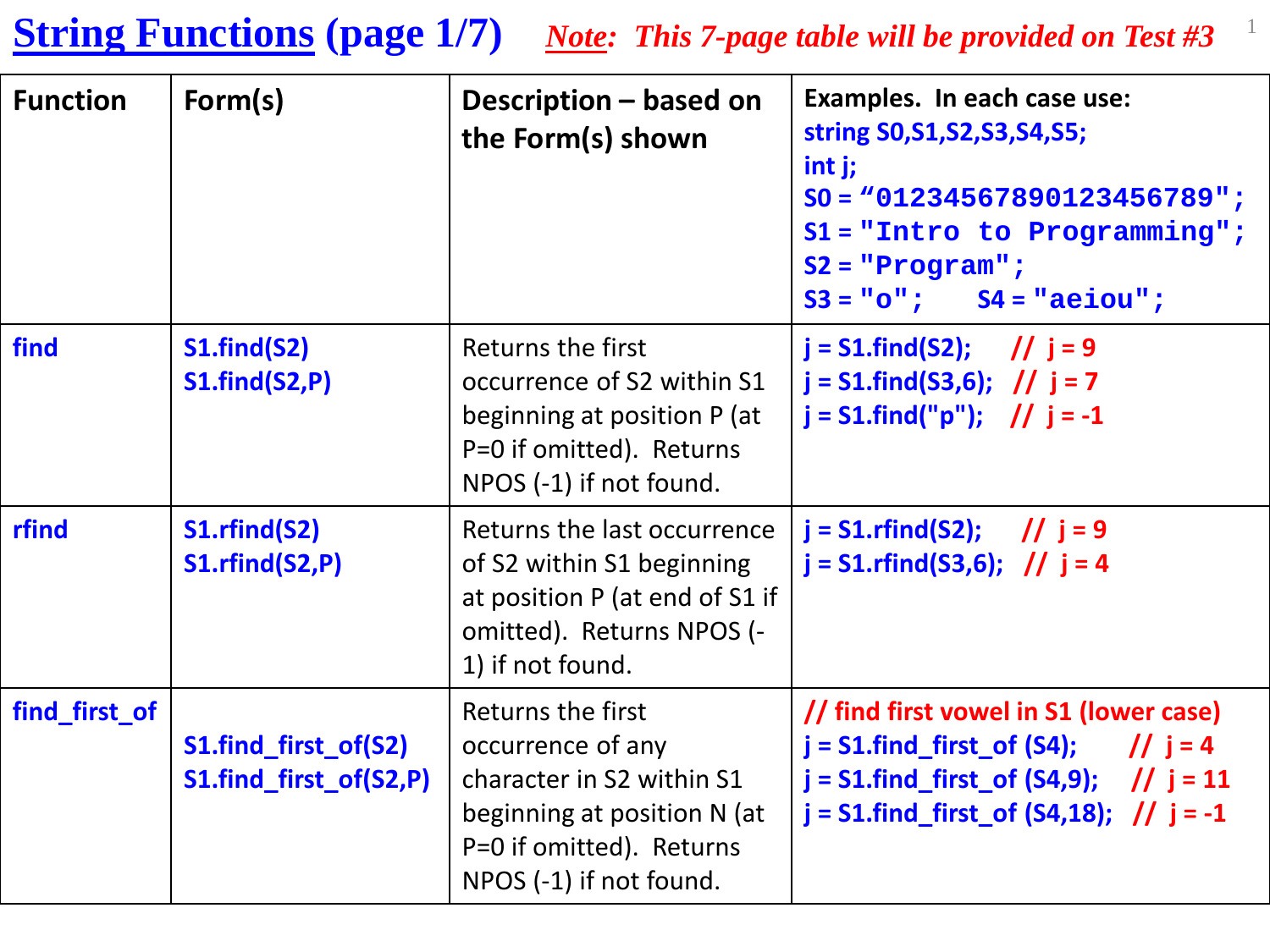#### <sup>2</sup> **String Functions (page 2/7)**

| <b>Function</b>   | Form(s)                                                | Description-<br>based on the<br>Form(s) shown                                                                                                                                 | Examples. In each case use:<br>string S0, S1, S2, S3, S4, S5;<br>$int j$ ;<br>$SO = "01234567890123456789"$ ;<br>$S1 = "Intro to Programming"$ ;<br>$S2 = "Program";$<br>$S3 = "o";$ $S4 = "aeiou";$ |
|-------------------|--------------------------------------------------------|-------------------------------------------------------------------------------------------------------------------------------------------------------------------------------|------------------------------------------------------------------------------------------------------------------------------------------------------------------------------------------------------|
| find_first_not_of | S1.find_first_not_of(S2)<br>S1.find_first_not_of(S2,P) | Returns the first<br>occurrence of any<br>character in S2<br>that is not in S1<br>beginning at<br>position P (at P=0<br>if omitted).<br>Returns NPOS (-1)<br>if not found.    | // find first character in S1 not a<br>vowel<br>$j = S1$ .find_first_not_of (S4); // $j = 0$<br>$j = S1$ .find_first_not_of (S4,7); // $j = 8$<br>$j = S1$ .find_first_not_of $(S4,18)//$ j=18       |
| find_last_of      | S1.find_last_of(S2)<br>S1.find_last_of(S2,P)           | Returns the last<br>occurrence of any  <br>character in S2<br>that is in S1<br>beginning at<br>position P (at end<br>of S1 if omitted).<br>Returns NPOS (-1)<br>if not found. | // find last vowel in S1<br>$j = S1$ .find_last_of (S4); // $j = 17$<br>$j = S1$ .find_last_of (S4,9); // $j = 7$<br>$j = S1$ .find_last_of (S4,3); // $j = -1$                                      |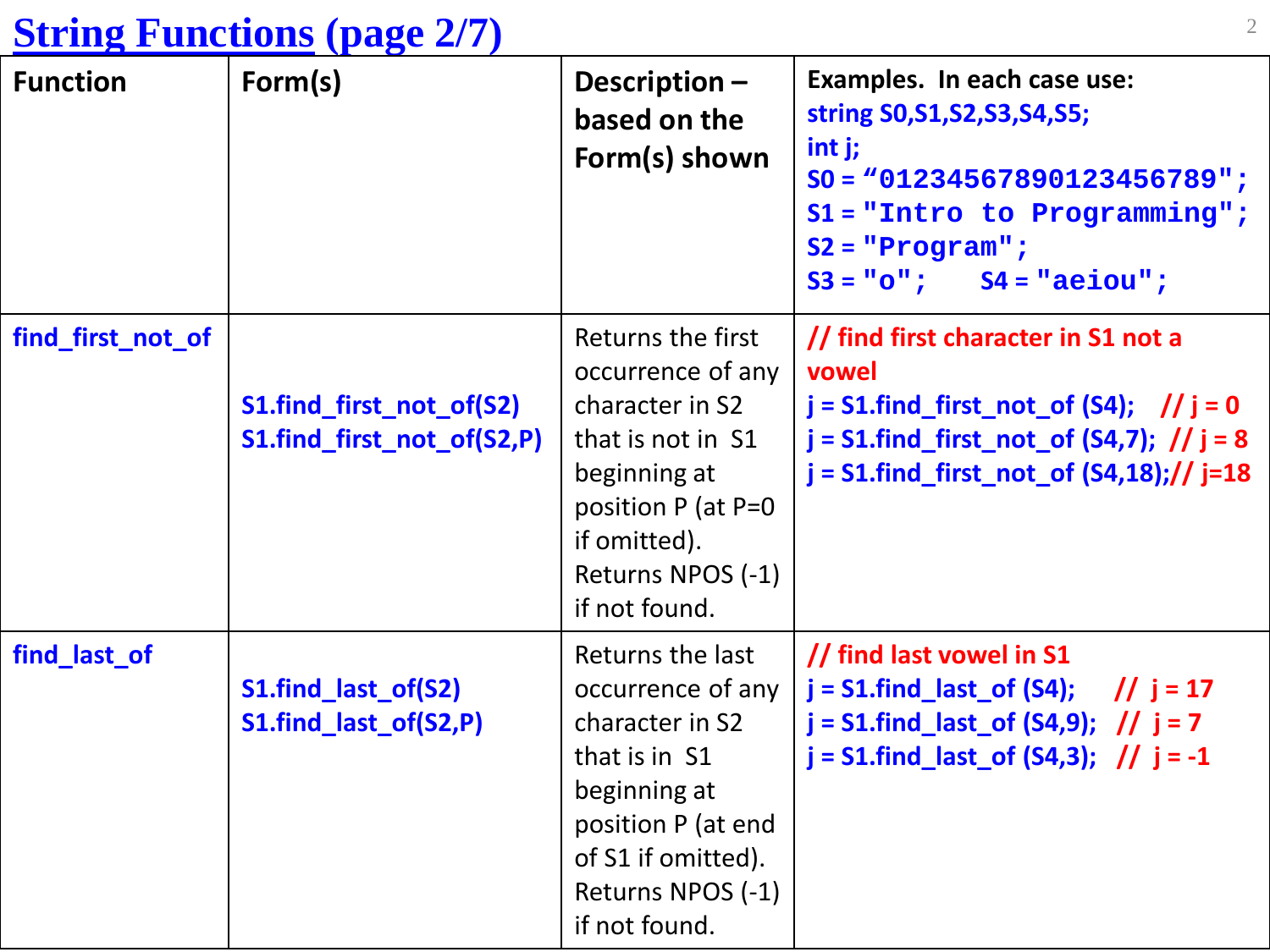# <sup>3</sup> **String Functions (page 3/7)**

| <b>Function</b>  | Form(s)                                              | Description-<br>based on the<br>Form(s) shown                                                                                                                                                | Examples. In each case use:<br>string S0, S1, S2, S3, S4, S5;<br>$int j$ ;<br>$SO = 01234567890123456789$ ";<br>$S1 = "Intro to Programming"$ ;<br>$S2 = "Program";$<br>$S3 = "o";$<br>$S4 = "aeiou";$ |
|------------------|------------------------------------------------------|----------------------------------------------------------------------------------------------------------------------------------------------------------------------------------------------|--------------------------------------------------------------------------------------------------------------------------------------------------------------------------------------------------------|
| find_last_not_of | S1.find_last_not_of(S2)<br>S1.find_last_not_of(S2,P) | Returns the last<br>occurrence of<br>any character in<br>S <sub>2</sub> that is not in<br>S1 beginning at<br>position P (at end<br>of S1 if omitted).<br>Returns NPOS (-<br>1) if not found. | // find last character in S1 not a vowel<br>$j = S1$ .find_last_not_of (S4); // $j = 19$<br>$j = S1$ .find_last_not_of $(S4, 11)$ ; // $j = 10$<br>$j = S1$ .find_last_not_of (S4,0); // $j = 0$       |
| substr           | $SS = S1.substr(P)$<br>$SS = S1.substr(P,N)$         | Returns a string<br>N characters in<br>length, beginning<br>at position P. If N<br>is omitted,<br>returns a string<br>from P to the end<br>of string S1.                                     | S5 = S1.substr(9); //S5="Programming"<br>$SS = S1$ .substr(9,4); // S5 = "Prog"                                                                                                                        |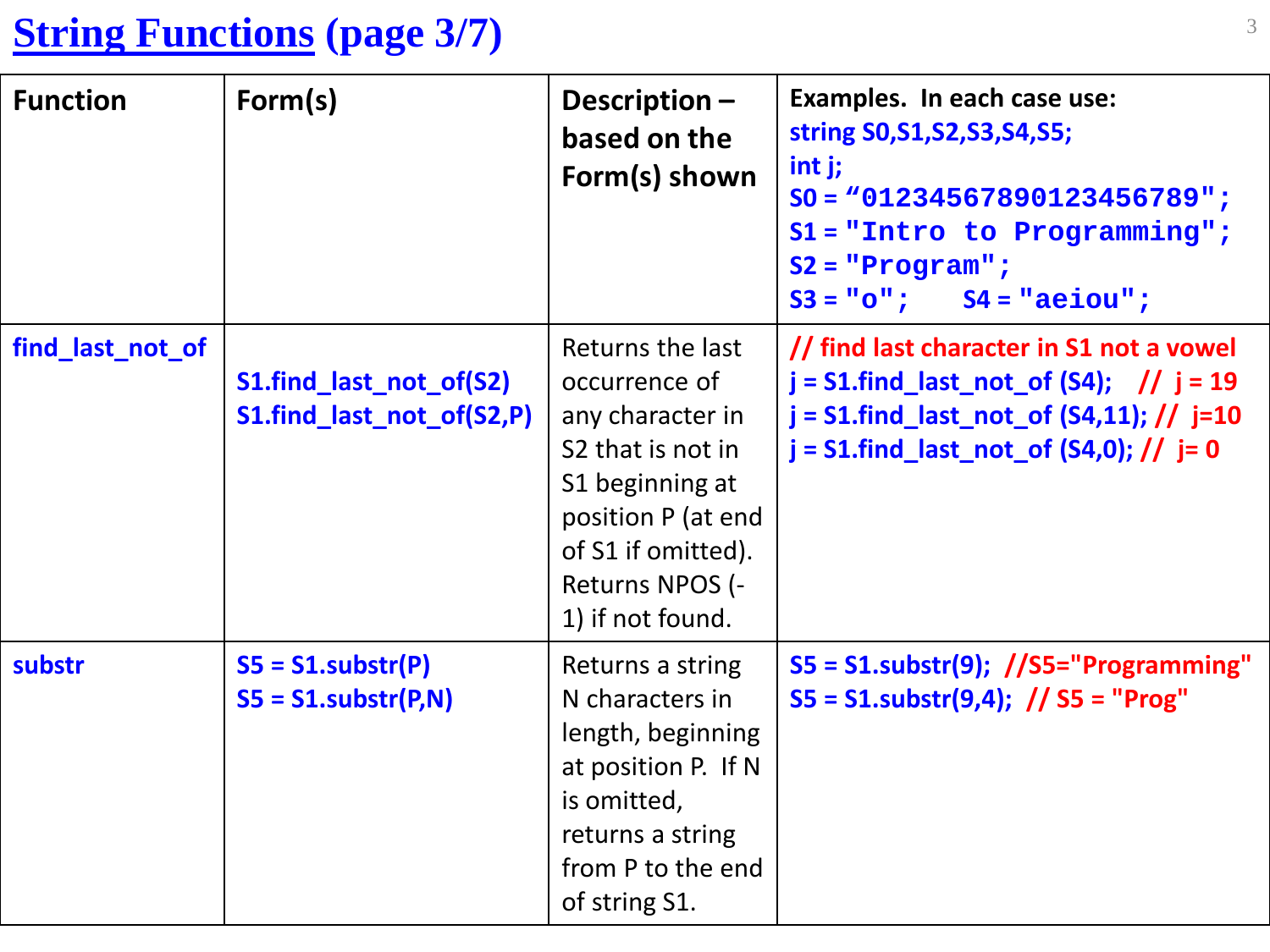# <sup>4</sup> **String Functions (page 4/7)**

| <b>Function</b> | Form(s)                            | Description – based<br>on the Form(s)<br>shown                                                                                                                   | Examples. In each case use:<br>string S0, S1, S2, S3, S4, S5;<br>$SO = 01234567890123456789$ ";<br>$S1 = "Computer";$<br>$S2 = "I Like Programming"$ |
|-----------------|------------------------------------|------------------------------------------------------------------------------------------------------------------------------------------------------------------|------------------------------------------------------------------------------------------------------------------------------------------------------|
| append          | S1.append(S2)<br>S1.append(S2,P,N) | Appends a string of N<br>characters beginning<br>at position P in S2 onto<br>the end of S1. If P and<br>N are omitted, S2 is<br>appended to the end<br>of $S1$ . | $S3 = S1$ ;<br>S3.append(S3); // S3 = "ComputerComputer"<br>$S3 = S1;$<br>S3.append(S2,6,8); $//$ S3 = "Computer Program"                            |
| assign          | S1.assign(S2,P,N)                  | Assigns (replaces) the<br>entire string S1 with N<br>characters of S2<br>beginning at position P.                                                                | S3.assign(S2,7,7); // S3 = "Program"                                                                                                                 |
| erase           | S1.erase(P,N)                      | Removes N characters<br>of S1 beginning at<br>position P.                                                                                                        | $S3 = S1$ ;<br>$\frac{1}{53}$ = "Compute"<br><b>S3.erase(7,1);</b><br>$S3 = S2$ ;<br>// S3= "Programming"<br><b>S3.erase(0,7);</b>                   |
| insert          | S1.insert(P,S2)                    | Inserts S2 into S1<br>beginning at position P.                                                                                                                   | $S4 = S2;$<br><b>S4.insert(7,S1);</b><br>// S4 = "I like ComputerProgramming"                                                                        |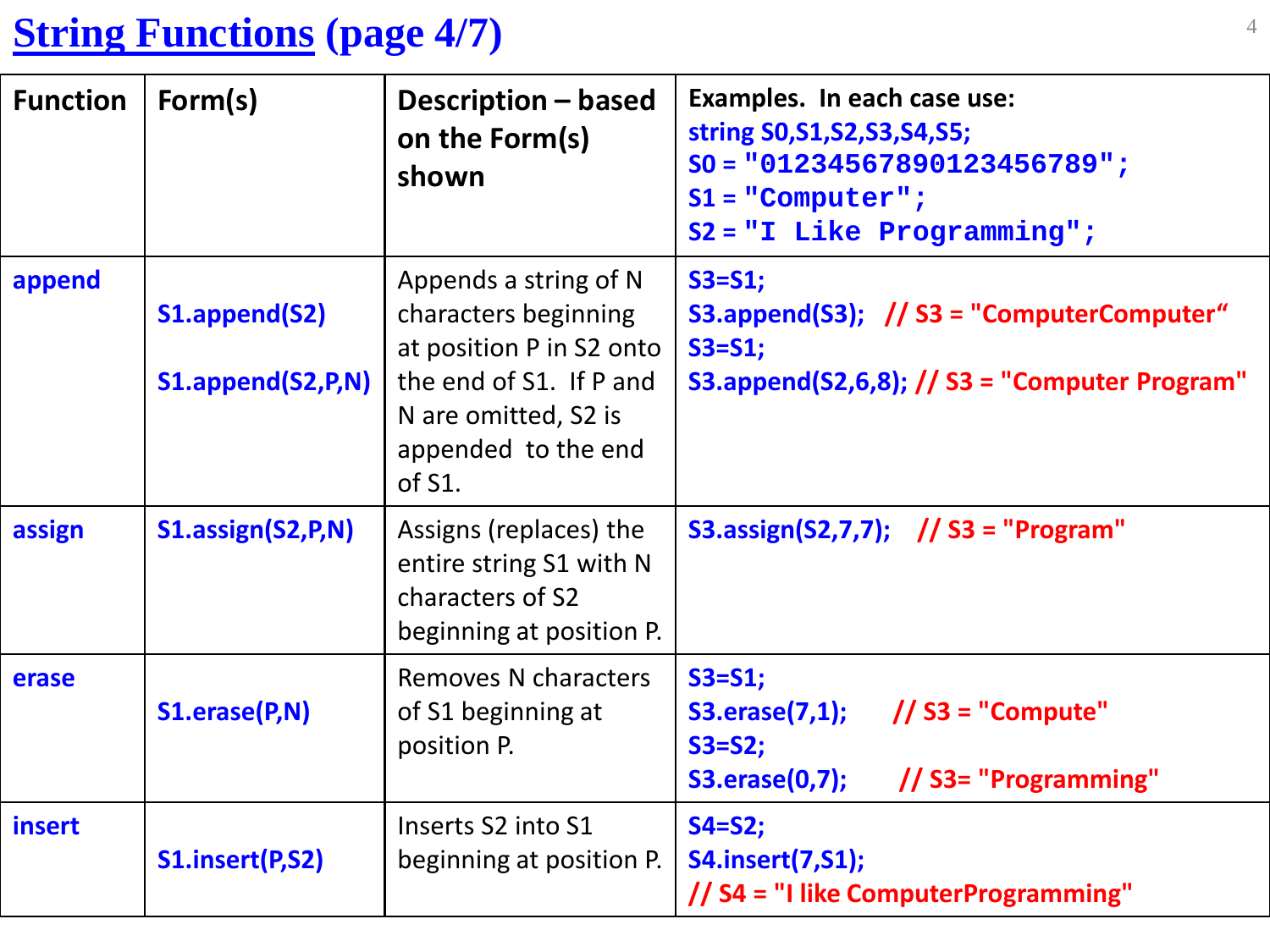# <sup>5</sup> **String Functions (page 5/7)**

| <b>Function</b> | Form(s)                        | Description $-$<br>based on the<br>Form(s) shown                                                                                    | Examples. In each case use:<br>string S0, S1, S2, S3, S4, S5;<br>$SO = 01234567890123456789$ ";<br>$S1 = "Computer";$<br>$S2 = "I Like Programming"$ |  |
|-----------------|--------------------------------|-------------------------------------------------------------------------------------------------------------------------------------|------------------------------------------------------------------------------------------------------------------------------------------------------|--|
| push_back       | S1.push_back(C1)               | Appends a single<br>character C1 to S1.                                                                                             | char $C4 = 's';$<br>$S3 = S1;$<br>S3.push_back(C4); // S3= "Computers"                                                                               |  |
| replace         | S1.replace(P,N,S2)             | Replaces N characters<br>in S1 beginning in<br>position P with S2.                                                                  | $S4 = "C++"$ ;<br>$S3 = S2;$<br>S3.replace(7,11,S4); // S3= "I Like C++"                                                                             |  |
| resize          | S1.resize(N)<br>S1.resize(N,C) | Changes size of S1 to<br>have N characters. If<br>made longer, filled to<br>end with character C.<br>If made shorter,<br>truncated. | $S3 = S1$ ;<br>$S3. \text{resize}(4);$ // S3= "Comp"<br>$S3 = S1;$<br>S3.resize(13, '*'); // S3= "Computer****"                                      |  |
| swap            | S1.swap(S2)                    | Swaps the contents<br>of S1 and S2.                                                                                                 | $S3 = "First";$<br>$S4 = "Second";$<br>S3.swap(S4); $//$ S3= "Second"<br>// S4= "First"                                                              |  |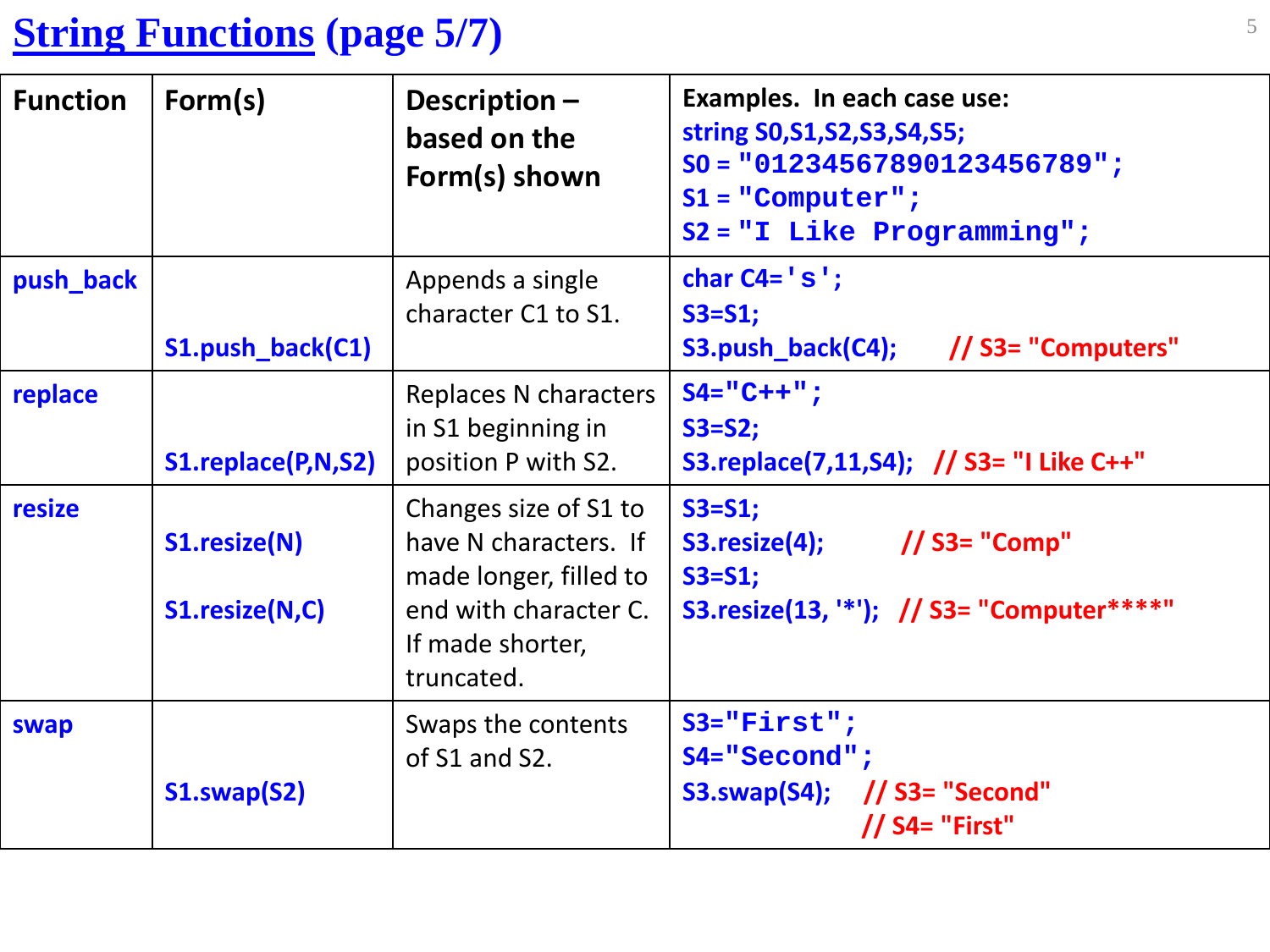### **String Functions (page 6/7)**

| <b>Function</b> | Form(s)                                    | Description-<br>based on the<br>Form(s) shown                                                                                                                 | Examples. In each case use:<br>string S0, S1, S2, S3, S4, S5;<br>$SO = "01234567890123456789"$ ;<br>$S1 = "Computer";$<br>$S2 = "I Like Programming"$                                                                                                                                                               |  |  |
|-----------------|--------------------------------------------|---------------------------------------------------------------------------------------------------------------------------------------------------------------|---------------------------------------------------------------------------------------------------------------------------------------------------------------------------------------------------------------------------------------------------------------------------------------------------------------------|--|--|
| compare         | <b>S1.compare(P)</b><br>S1.compare(P,N,S2) | <b>Compares N</b><br>characters of S1<br>beginning at<br>position P with S2.<br>Return value is:<br>0 if $S1 = S2$<br>$>0$ if S1 $>$ S2<br>$<$ 0 if S1 $<$ S2 | S3="camp";<br>S4="comp";<br>S5="computer";<br>S3.compare(S4);<br>$\frac{1}{2}$ returns -1 since S3 <s4<br>S4.compare(S3); // returns 1 since S3&gt;S4<br/>S4.compare(S4); // returns 0 since S3==S4<br/><math>if(!(S5.compile(0,4, S4)))</math> cout &lt;&lt; "First 4 same";<br/>// Output: "First 4 same"</s4<br> |  |  |
| empty           | S1.empty()                                 | Returns 1 if S1 is<br>empty, otherwise 0.                                                                                                                     | // 0 (False empty)<br>S1.empty();<br>$SS = "";$<br>if $(S3.empty()$ ) cout << "S3 empty"; // S3 empty                                                                                                                                                                                                               |  |  |
| length          | S1.length()                                | Returns number of<br>characters in S1.                                                                                                                        | S2.length();<br>1/18                                                                                                                                                                                                                                                                                                |  |  |
| <b>size</b>     | S1.size()                                  | Same as <b>length()</b> .                                                                                                                                     | 1/18<br><b>S2.size();</b>                                                                                                                                                                                                                                                                                           |  |  |
| at              | S1.at(P)                                   | Used to access the<br>character at<br>position P in S1.                                                                                                       | $\frac{1}{k}$<br>S2.at(4);                                                                                                                                                                                                                                                                                          |  |  |
| $\mathbf{I}$    | S1[P]                                      | Same as <b>S1.at(P)</b>                                                                                                                                       | $S2[4]$ ;<br>$\prime\prime$ 'k'                                                                                                                                                                                                                                                                                     |  |  |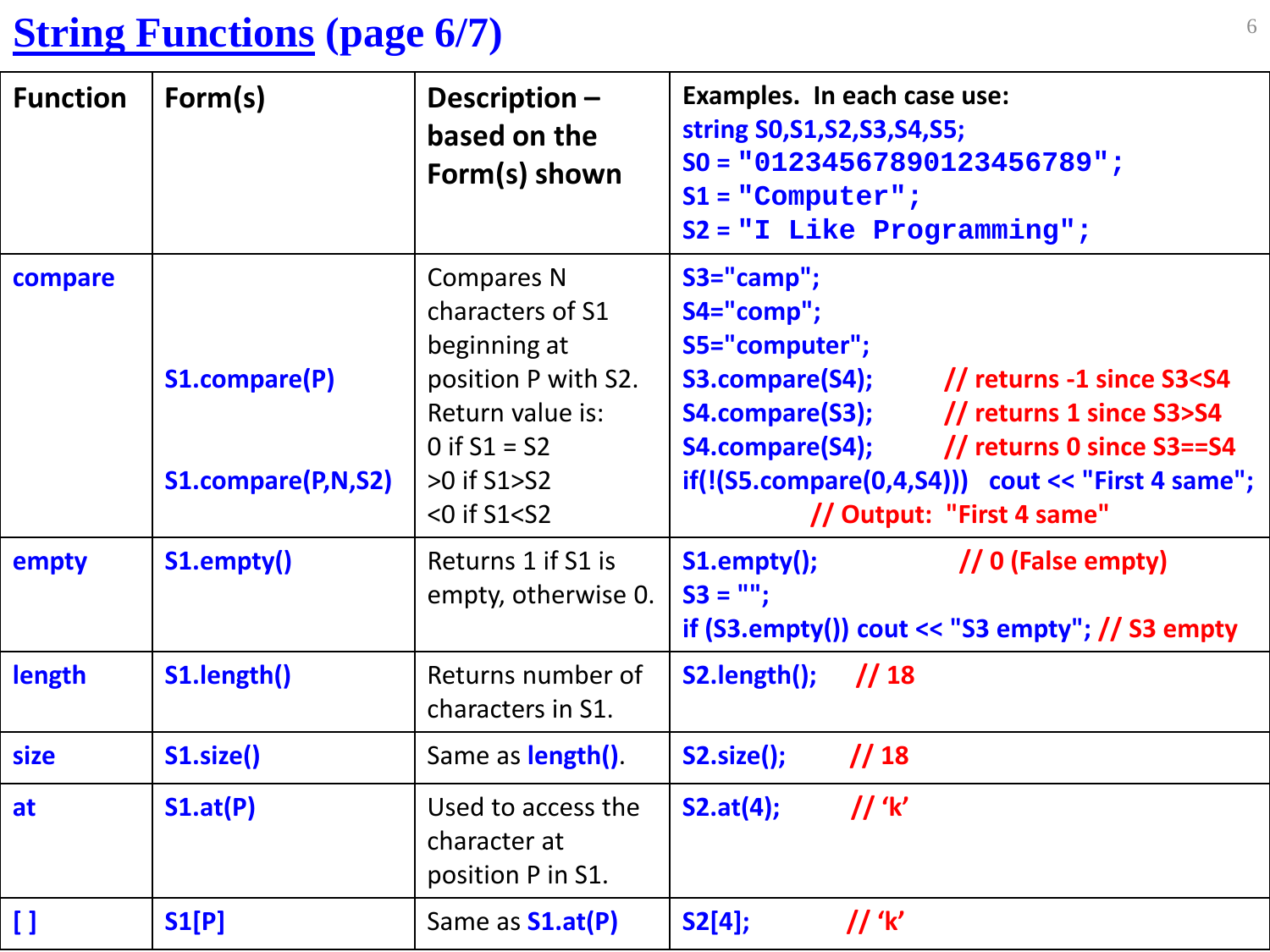# <sup>7</sup> **String Functions (page 7/7)**

| <b>Function</b>  | Form(s)              | Description – based<br>on the Form(s) shown                                                                      | Examples. In each case use:<br>string S0, S1, S2, S3, S4, S5;<br>$SO = 01234567890123456789$ ";<br>$S1 = "Computer";$<br>$S2 = "I Like Programming"$                                                                       |
|------------------|----------------------|------------------------------------------------------------------------------------------------------------------|----------------------------------------------------------------------------------------------------------------------------------------------------------------------------------------------------------------------------|
| capacity         | <b>S1.capacity()</b> | Returns capacity of S1<br>(same as size unless<br>increased using reserve(<br>$)$ ?)                             | S2.capacity();<br>1/18<br>S2.reserve(50);<br>S2.capacity();<br>$\frac{1}{50}$<br>$\frac{1}{18}$<br>$S2.size()$ ;                                                                                                           |
| c <sub>str</sub> | $S1.c$ str()         | Converts string S1 to a<br>character array.                                                                      | // use c_str() with variable file names since<br>// fstream wants character arrays<br>string FileName = "MyFile.txt";<br>ifstream(FileName); // may yield compiler error<br>ifstream(FileName.c_str()); // fixes the error |
| tolower          | tolower(S1[P])       | Converts character at<br>position P from upper<br>case to lower case<br>(ignored if not an upper<br>case letter) | $S2[6]$ = tolower(S2[6]); // blank ignored<br>$S2[7]$ = tolower(S2[7]); // convert P to p<br>$S2[8]$ = tolower(S2[8]); // r ignored<br>// now $S2 = "I$ Like programming";                                                 |

Note that the following functions were introduced earlier in the course for working with characters. They also work with strings (see example above using **tolower( )** ).

#### **tolower, toupper**

**islower, isupper, isdigit, isspace, isblank, isalpha (alphabetic), isalnum (alphanumeric)**